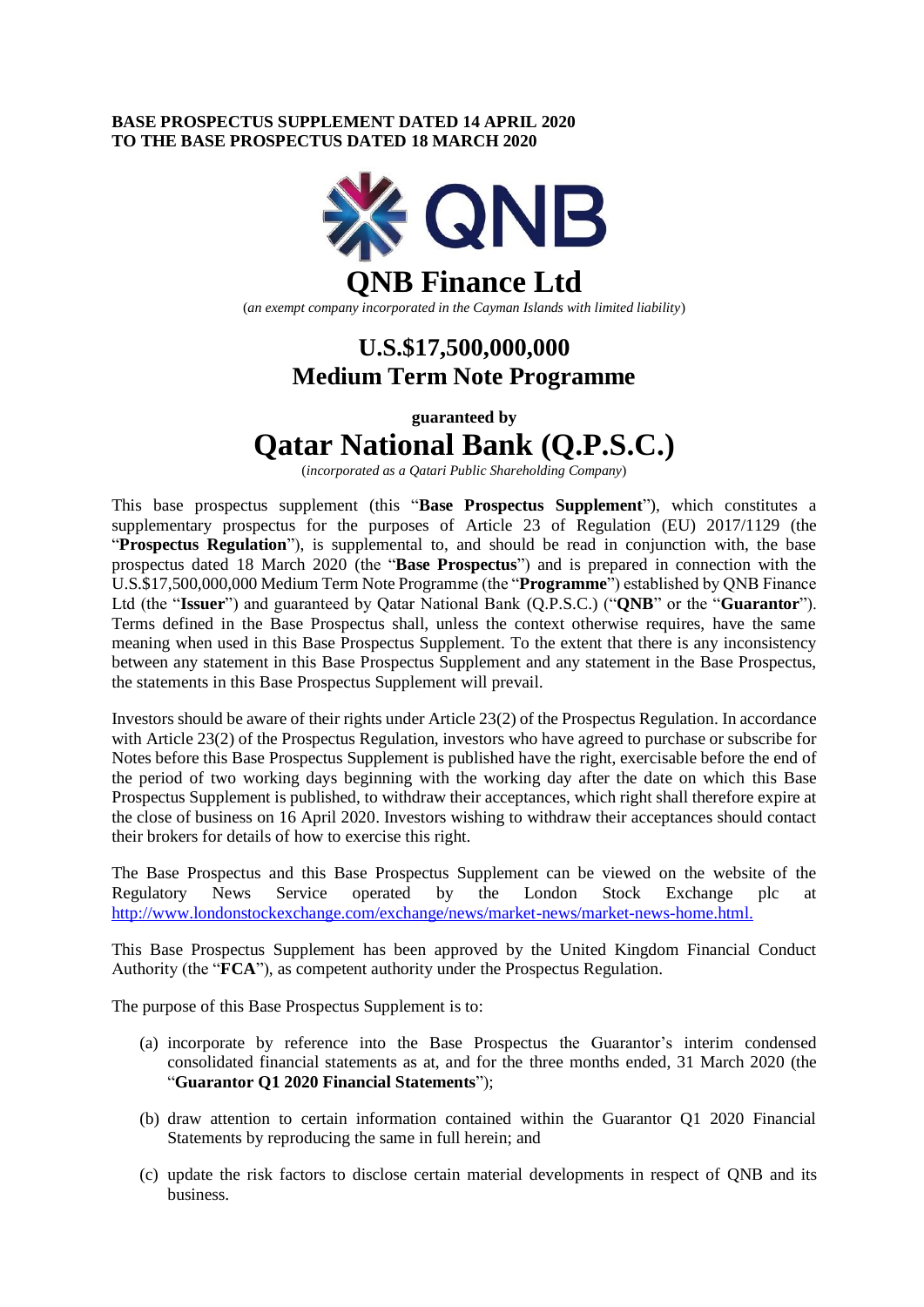### **IMPORTANT NOTICES**

The Issuer and the Guarantor each accepts responsibility for the information contained in this Base Prospectus Supplement. To the best of the knowledge of the Issuer and the Guarantor, the information contained in this Base Prospectus Supplement is in accordance with the facts and this Base Prospectus Supplement makes no omission likely to affect its import.

To the extent that there is any inconsistency between any statement in or incorporated by reference into the Base Prospectus by this Base Prospectus Supplement and any other statement in or incorporated by reference in the Base Prospectus, the statements in or incorporated by reference into the Base Prospectus by this Base Prospectus Supplement will prevail.

Save as disclosed in this Base Prospectus Supplement or in any document incorporated by reference in this Base Prospectus Supplement, no other significant new factor, material mistake or inaccuracy relating to information included in the Base Prospectus has arisen or been noted, as the case may be, since the publication of the Base Prospectus.

The web links included in this Base Prospectus Supplement are included for information purposes only and, other than in relation to the Guarantor Q1 2020 Financial Statements which are incorporated by reference into the Base Prospectus, the websites and their content are not incorporated into, and do not form part of, this Base Prospectus Supplement or the Base Prospectus.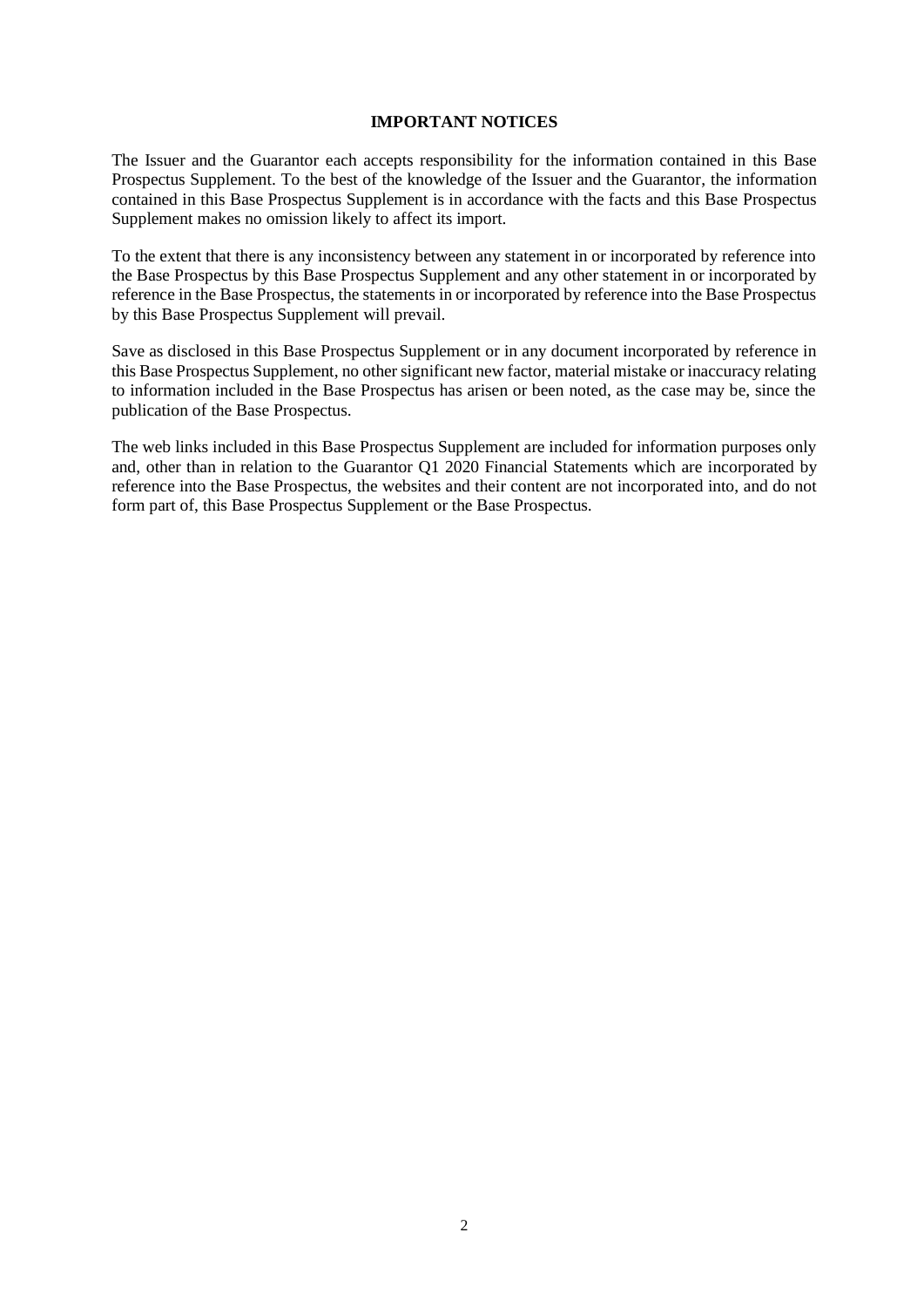#### **UPDATES TO THE BASE PROSPECTUS**

With effect from the date of this Base Prospectus Supplement:

(a) the Guarantor Q1 2020 Financial Statements, which were published via the Regulatory News Service of the London Stock Exchange plc on 14 April 2020 and which have been (1) previously published and (2) filed with the FCA, shall be incorporated in, and form part of, the Base Prospectus;

We draw your attention, in particular, to the following information contained within the Guarantor Q1 2020 Financial Statements, which describes the potential effect of the COVID 19 pandemic on the Guarantor's operating environment including its interim results and the related uncertainties, and which is reproduced in full below:

(i) Emphasis of matter paragraph included in the independent auditor's report on review of the Guarantor Q1 2020 Financial Statements; and

#### *"Emphasis of Matter*

*We draw attention to Note 14 of the interim condensed consolidated financial statements, which describes the potential effect of the COVID 19 pandemic on the Group's operating environment including its interim results and the related uncertainties. Our conclusion is not modified in respect of this matter."*

(ii) Note 14 of the Guarantor Q1 2020 Financial Statements,

#### *"14. IMPACT OF COVID-19 AND REVISION TO FORWARD LOOKING INFORMATION WITH RESPECT TO EXPECTED CREDIT LOSSES*

*The coronavirus ("COVID-19") pandemic has spread across various geographies globally, causing disruption to business and economic activities. COVID-19 has brought about uncertainties in the global economic environment. The fiscal and monetary authorities, both domestic and international, have announced various support measures across the globe to counter possible adverse implications.*

*In addition, QNB Group's operations are partially concentrated in economies that are relatively dependent on the price of crude oil. As at the end of the financial reporting period, oil prices have witnessed unprecedented volatility. QNB Group is closely monitoring the situation and has activated its business continuity planning and other risk management practices to manage the potential business disruption COVID-19 outbreak may have on its operations and financial performance.*

*The uncertainties caused by COVID-19, and the volatility in oil prices have required the Group to update the inputs and assumptions used for the determination of expected credit losses ("ECLs") as at 31 March 2020. ECLs were estimated based on a range of forecast economic conditions as at that date and considering that the situation is fast evolving, the Group has considered the impact of higher volatility in the forwardlooking macro-economic factors, when determining the severity and likelihood of economic scenarios for ECL determination.*

*This volatility has been reflected through adjustment in the methods of scenario construction and the underlying weightages assigned to these scenarios. The forwardlooking factors used are determined from statistical distribution of credit cycle index (CCI) factors, which can be derived from a number of historical observed factors such as risk yields, credit growth, credit spreads or defaults. Interdependency exists between the CCI and these factors as applicable in the relevant economies, which for Qatar base and downside scenarios include average oil price between USD57/barrel to USD33.8 /barrel, GDP range 0.0% to -0.67%, Inflation -0.6% to 1.8% etc., (31 December 2019:*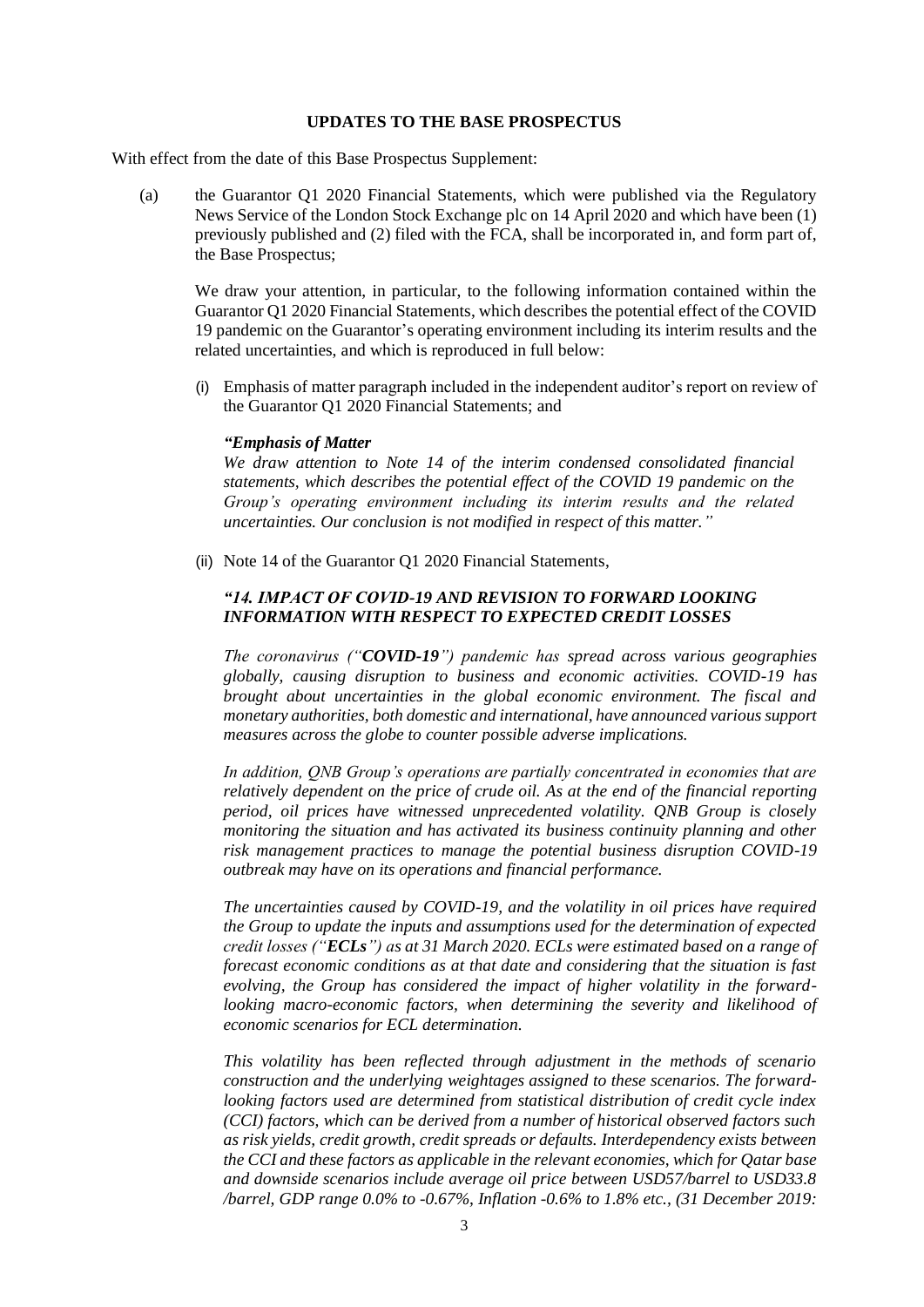*Oil USD 60/barrel to USD 62/barrel, GDP 1.9% to 3.5%, Inflation 1.9% to 2.2% etc.). The weightings assigned to each macro-economic scenario at QNB parent company level are based on the CCI, and as at 31 March 2020, were 70% to the Base Case 25% to Downside and 5% to the Upside Case. (31 December 2019: 80% to the Base Case, 10% to Downside and Upside Case). The situation is fast evolving and accordingly any downside scenarios will be reassessed if adverse conditions continue.*

*QNB Group also updated the relevant forward-looking information of QNB Group's international operations with respect to the weightings of the relevant macroeconomic scenarios relative to the economic climate of the respective market in which it operates.*

*In addition to the assumptions outlined above, QNB Group has given specific consideration to the relevant impact of COVID-19 on the qualitative and quantitative factors when determining the significant increase in credit risk and assessing the indicators of impairment for the exposures in potentially affected sectors. This has resulted in staging downgrade of certain exposures and recognition of relevant ECLs and impairment allowances as disclosed in note 3 to the interim condensed consolidated financial statements.*

*QNB has considered potential impacts of the current economic volatility in determination of the reported amounts of the Group's financial and non-financial assets and these are considered to represent management's best assessment based on observable information. Markets however remain volatile and the recorded amounts remain sensitive to market fluctuations."*

(b) the following shall be deemed to be added as the third paragraph under the risk factor headed "QNB's business, financial condition, results of operations and prospects are and will continue to be affected by global and regional financial markets and economic conditions" on pages 9 to 10 of the Base Prospectus:

> In addition, the COVID-19 outbreak is currently having an indeterminable adverse impact on the world economy. COVID-19 was first identified in Wuhan, Hubei Province, China in late 2019. In response to the rapid spread of COVID-19, the Chinese government imposed travel restrictions and quarantines to help limit risk of infection. However, while the spread of COVID-19 has slowed in China, it has continued to spread in many countries around the world, leading the World Health Organisation to declare the outbreak a global pandemic on 11 March 2020.

> In March 2020, the United States, certain EU countries and countries in the Middle East, including Qatar, began imposing restrictions on travel and on the freedom of movement of people. These measures, while aimed to slow the spread of COVID-19, are expected to significantly reduce economic activity. It is currently unclear how long these restrictions will be in place and what their ultimate impact will be on global and regional economies.

> Whilst the direct and indirect impact of the COVID-19 outbreak remains uncertain, a number of central banks and governments have announced financial stimulus packages in anticipation of a very significant negative impact on GDP during 2020. Concerns remain as to whether these policy tools will counter anticipated macro-economic risks and a prolongation of the outbreak could significantly adversely affect economic growth, affect specific industries or countries or affect QNB's employees and business operations in affected countries.

> In the event these conditions persist, QNB's business, financial condition, results of operations, liquidity and prospects are likely to be negatively affected. The outbreak has led to a weakening in gross domestic product ("**GDP**") in many of the jurisdictions in